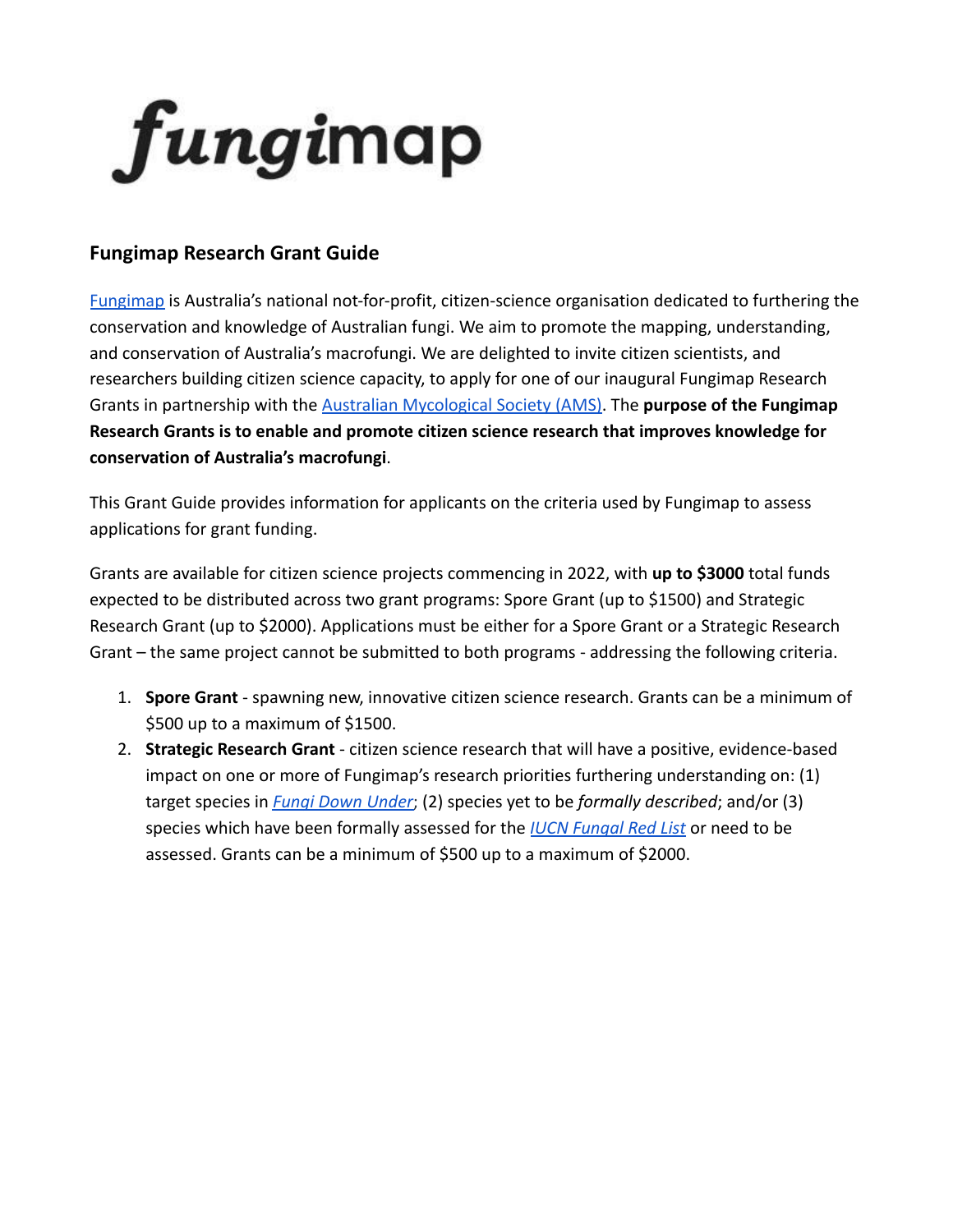#### **ESSENTIAL REQUIREMENTS**

- 1. Applicant(s) must be a current financial member of Fungimap (join [here](https://fungimap.org.au/get-involved/join/)) or AMS
- 1. Applicant(s) must be a citizen scientist or be building the capacity of citizen science for macrofungi in Australia. Researchers applying as an employee or student of an organisation or institution are encouraged to apply for the **[AMS Research](https://www.australasianmycologicalsociety.com/research-grants) Grant**.
- 2. The project must be carried out within Australia in 2022 (or a longer project can be negotiated)
- 3. The project must use or contribute to *Atlas of Living Australia* data.
- 4. The project must focus on native macrofungi in Australia (which may include contributing to a better understanding of the effect of non-native fungi on native macrofungi).

## **ASSESSMENT CRITERIA BASED ON CITIZEN SCIENCE PRINCIPLES**

All applications will be ranked by the degree to which they meet each of the following criteria.

- 1. Addresses one or more **Fungimap Aims**: (1) record and map fungi in Australia; (2) contribute to understanding and spreading the word about the essential role of fungi in biodiversity; and (3) foster and advocate for fungal conservation.
- 2. Addresses **focus** of grant program (Spore or Strategic).
- 3. **Solid science** with clear research aim and approach that is achievable in one year time frame (standalone project or clear, achievable component within a broader project).
- 4. Builds citizen science **capacity.**
- 5. Demonstrates **value for money** by documenting cash and/or in-kind contributions of citizen scientists and other supporting organisations.

## **ADDITIONAL CONDITIONS**

- 1. The grant may be used for expenses or time directly related to research activities. Requests for contributions to large capital items or conference travel will not be considered, nor will applications relating to training opportunities.
- 2. Fungimap and AMS committee members are not eligible to apply.
- 3. Fungimap reserves the right not to award a grant if there are no suitable applications.
- 4. Successful applicants are required to present the outcomes of their research either through an informal report (such as a blog post on the Fungimap website), a webinar to Fungimap members, or another negotiated publication method where the Fungimap community is able to access the research.